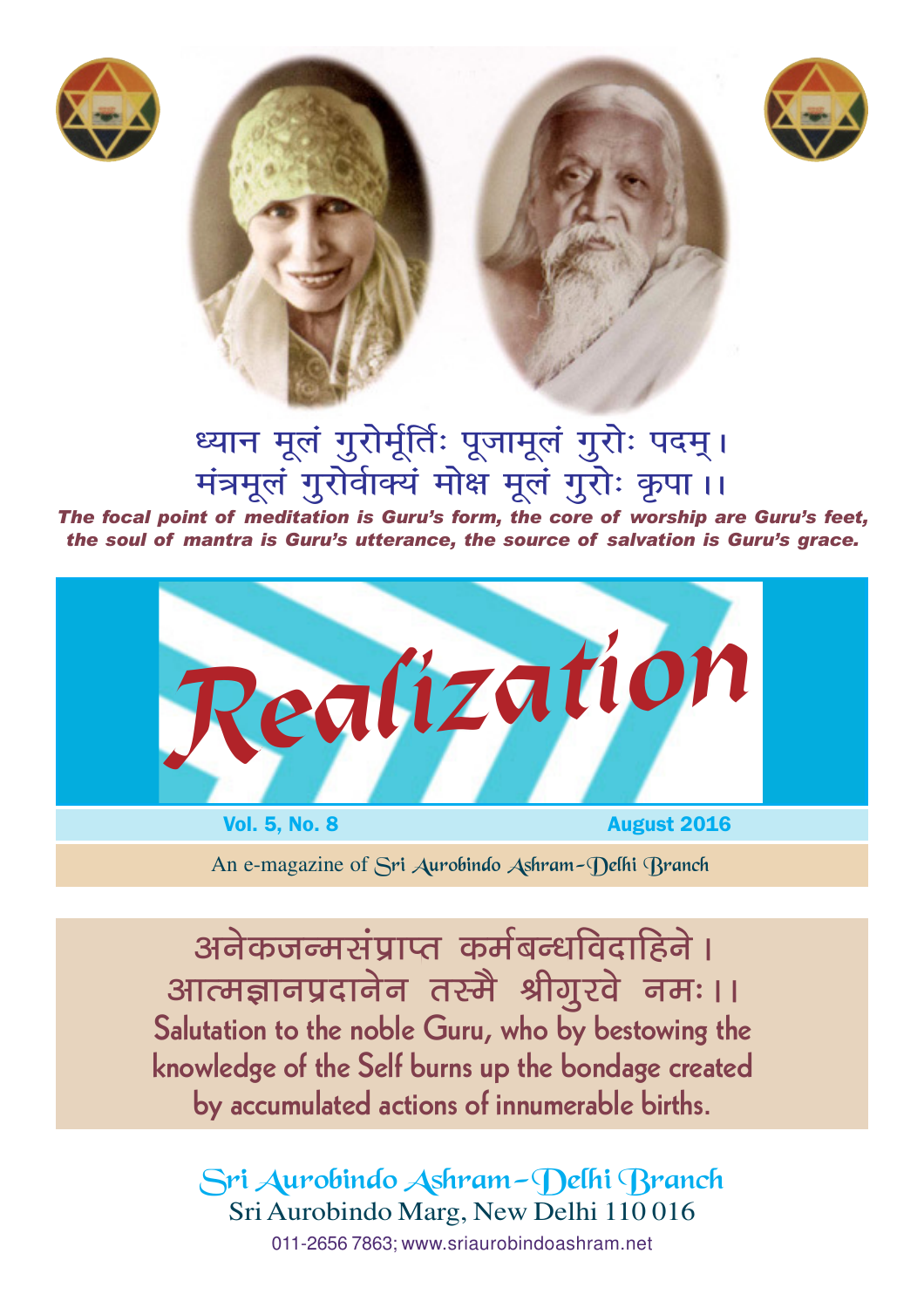# Ongoing & Forthcoming Events August 2016

|                                                                                                                                                                                                               |                             |                                                                                                  |                                        | <b>Meditation &amp; Satsang venue: Meditation Hall</b>                                                                                   |
|---------------------------------------------------------------------------------------------------------------------------------------------------------------------------------------------------------------|-----------------------------|--------------------------------------------------------------------------------------------------|----------------------------------------|------------------------------------------------------------------------------------------------------------------------------------------|
| <b>Monday - Saturday</b>                                                                                                                                                                                      |                             |                                                                                                  | <b>7-7:30 pm Collective Meditation</b> |                                                                                                                                          |
|                                                                                                                                                                                                               |                             |                                                                                                  |                                        | <b>Sunday Meditation &amp; Discourses 10:00 - 11:30 am</b>                                                                               |
|                                                                                                                                                                                                               |                             | August 07 Hamare Prashn, Sri Maa ke Uttar                                                        |                                        | <b>Ms. Aparna Roy</b>                                                                                                                    |
|                                                                                                                                                                                                               |                             | August 14 Aaj ke sandarbh mein Gita kaa saar Sri Arvind ke anusaar                               |                                        | Dr. J.M. Dave                                                                                                                            |
|                                                                                                                                                                                                               |                             | (3rd D.N. Jhunjhunwala Memorial Lecture)                                                         |                                        |                                                                                                                                          |
|                                                                                                                                                                                                               |                             | August 21 'Contrasts' - A sonnet by Sri Aurobindo                                                |                                        | <b>Shri Prashant Khanna</b>                                                                                                              |
|                                                                                                                                                                                                               |                             | August 28 Dravya Yajna and Jnana Yajna in Bhagvad Gita                                           |                                        | <b>Acharya Navneet</b>                                                                                                                   |
|                                                                                                                                                                                                               |                             |                                                                                                  |                                        |                                                                                                                                          |
| <b>Other Programs in Meditation Hall</b><br>'Shri Surendra Nath Jauhar<br><b>The Mother's International School Students</b><br><b>August 12</b><br>$08:15$ am<br><b>Inter-School Patriotic Song Festival'</b> |                             |                                                                                                  |                                        |                                                                                                                                          |
| <b>August 27</b>                                                                                                                                                                                              | 06:30 pm                    | <b>Bhajan Sandhya</b>                                                                            |                                        | <b>Ms. Shubhra Maheshwari</b>                                                                                                            |
|                                                                                                                                                                                                               |                             | Contact: 011-2656 7863; contact@aurobindoonline.in                                               |                                        |                                                                                                                                          |
|                                                                                                                                                                                                               |                             | <b>Ongoing Classes venue: Meditation Hall</b>                                                    |                                        |                                                                                                                                          |
| <b>Wednesday</b>                                                                                                                                                                                              |                             | 11:30 am-12:30 pm Bhagyad Gita                                                                   |                                        | <b>Shri Prashant Khanna</b>                                                                                                              |
|                                                                                                                                                                                                               | <b>Sunday (Except 21st)</b> | 11:30 am-12:30 pm Savitri                                                                        |                                        | <b>Shri Prashant Khanna</b>                                                                                                              |
| Contact: 011-2656 7863; 2651 7426                                                                                                                                                                             |                             |                                                                                                  |                                        |                                                                                                                                          |
|                                                                                                                                                                                                               |                             | (Phone 011-2685 8563; <tmihc2000@yahoo.co.in>; Mrs. Bhatia (93122 65447)</tmihc2000@yahoo.co.in> |                                        | <b>The Mother's Integral Health Centre Activities</b>                                                                                    |
|                                                                                                                                                                                                               | <b>General O.P.D.</b>       | <b>Daily Daily</b><br><b>CONTRACTOR</b>                                                          | $8:30-9:30$ am                         | $2:30-3:30$ pm<br><u>a se a contra de la contra de la contra de la contra de la contra de la contra de la contra de la contra de la </u> |

Speciality Clinics – By Appointment Only

| Tue/Thu/Sat     | <b>Accupressure</b>        | Tue/Thu/Sat        | <b>Ayurveda</b>      |
|-----------------|----------------------------|--------------------|----------------------|
| Mon/Tue/Wed/Fri | <b>Clinical Psychology</b> | Mon-Sat (11am-1pm) | <b>Physiotherapy</b> |
| Tue/Thu         | <b>Gynaecology</b>         | Mon/Wed/Thu/Fri    | <b>Homeopathy</b>    |
| <b>Mon-Sat</b>  | <b>Mind Body Medicine</b>  | <b>Tue</b>         | <b>Orthopaedics</b>  |
| <b>Thursday</b> | <b>Ophthalmology (Eye)</b> | Tue/Thu/Sat        | <b>Naturopathy</b>   |
| Wed/Thu         | <b>General Surgery</b>     | <b>Wed</b>         | <b>Psychiatry</b>    |
| Tue/Wed/Thu/Fri | <b>Dental</b>              |                    |                      |
|                 |                            |                    |                      |

Integrated Health Services : Tailor-made packages of 4 hrs./day (Tu/Th/Sa) Includes: Ayurveda, Naturopathy, Yogasana, Pranayama, Accupressure, Eye Exercise, Integral Health Consultation

| <b>August 07 &amp; 14</b> | $6 - 7$ am         | Mahamrityunjaya Havan & Gita Paath                      |                              |
|---------------------------|--------------------|---------------------------------------------------------|------------------------------|
| Tue/Thu/Sat               | $6:45-7:45$ am     | <i><b>Yogasanaclass</b></i>                             | <b>Shri Debi Prasad</b>      |
| Mon/Wed/Fri               | $8-9$ am           | <i><b>Yogasanaclass</b></i>                             | <b>Ms. Monica Srivastava</b> |
| Mon/Wed/Fri               | $9:45-10:45$ am    | <b>Yoga for Senior Citizens</b>                         | <b>Ms. Sapna Mukherjee</b>   |
| Mon/Wed/Fri               | $11$ am $-12$ noon | <i><b>Yogasanaclass</b></i>                             | <b>Dr. Aparajita Rath</b>    |
| Tue/Thu/Sat               | $5 - 6$ pm         | <i><b>Yogasanaclass</b></i>                             | <b>Shri Deepak Jhamb</b>     |
| Tue/Fri                   |                    | <b>Contentment Building Month for Individual/Family</b> | <b>Ms. Neha Bhimwal</b>      |

|                     | August 13-14 6:30-9:30 am | <b>Ayurveda Camp</b>                                                                     | <b>Dr. Surinder Katoch</b> |
|---------------------|---------------------------|------------------------------------------------------------------------------------------|----------------------------|
|                     |                           | Contact: 011-2685 8563; 98111 99167; <tmihc2000@yahoo.co.in></tmihc2000@yahoo.co.in>     |                            |
| <b>August 20-25</b> | $8:00$ am                 | <b>Integral Eye Exercise Camp</b>                                                        |                            |
|                     |                           | Contact: 011-2685 8563; Madhu 92683 84794                                                |                            |
|                     |                           | <b>Ongoing Classes venue: The Mother's Integral Health Centre Rm 15J</b>                 |                            |
| <b>Monday</b>       | $2:30-3:30$ pm            | <b>Vivekachoodamani</b>                                                                  | <b>Dr. Tarun Baveja</b>    |
| Wed/Fri             | $2:30-3:30$ pm            | <b>Chhandogya Upanishad</b>                                                              | <b>Dr. Tarun Baveja</b>    |
|                     |                           | Contact: 011-2656 8563; Aradhana <aradhana.archer@gmail.com></aradhana.archer@gmail.com> |                            |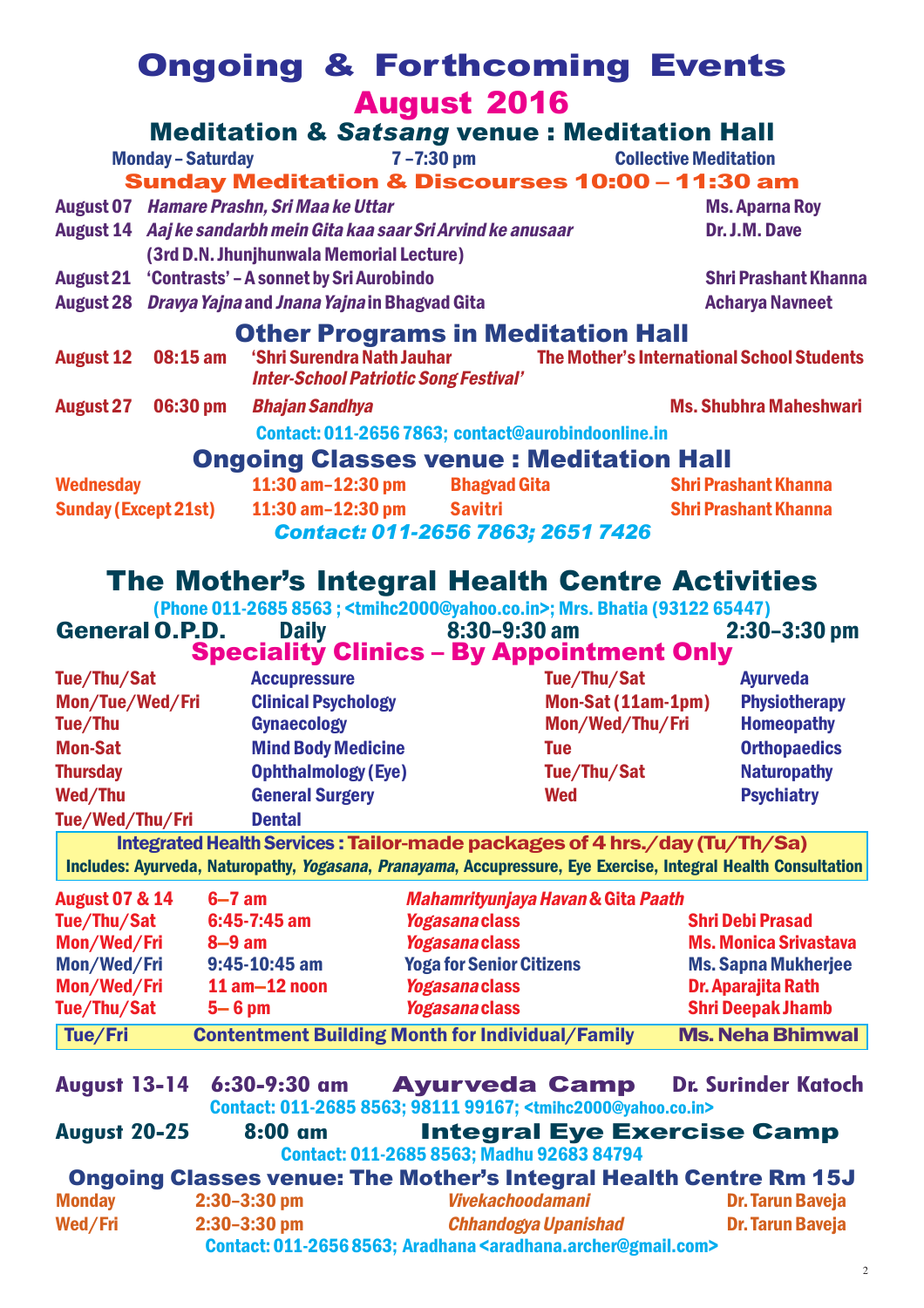# **Matri Kala Mandir CLASS SCHEDULE**

| Mon/Fri/Sat       | $3:00 - 6:00$ pm | <b>Hindusthani Classical Vocal</b>    | <b>Shri Kshitij Mathur</b>        |
|-------------------|------------------|---------------------------------------|-----------------------------------|
| Wed/Sat           | $3:30-6:30$ pm   | <b>Hindusthani Classical Vocal</b>    | <b>Smt. Vijaya Verma</b>          |
| Tue/Thu           | $4:00 - 5:00$ pm | <b>Hindusthani Classical Vocal</b>    | <b>Smt. Premsheela</b>            |
| <b>Mon to Sat</b> | 4:00-6:30 pm     | <b>Music for The Soul</b>             | <b>Km. Karunamayee</b>            |
| Wed/Fri           | $4:00 - 6:00$ pm | <b>Hindusthani Classical Vocal</b>    | <b>Shri Shiv Prasad Rao</b>       |
| Wed/Sat           | $3:30-6:30$ pm   | <b>Carnatic Vocal</b>                 | <b>Smt Jalaja Shankar</b>         |
| Wed/Thu           | 4:00-6:30 pm     | <b>Tabla</b>                          | <b>Shri Vijay Shankar Mishra</b>  |
| Wed/Fri           | $4:00 - 6:30$ pm | <b>Sitar</b>                          | <b>Shri Neel Ranjan Mukherjee</b> |
| Mon/Fri           | $3:30 - 5:30$ pm | <b>Flute</b>                          | <b>Shri Himanshu Dutt</b>         |
| Mon/Fri           | $3:30 - 5:30$ pm | <b>Violin</b>                         | <b>Dr. Ranjan Srivastav</b>       |
| Mon/Wed/Fri       | 3:30-6:00 pm     | <b>Hawaian Guitar &amp; Key Board</b> | <b>Shri Neel Ranjan Mukherjee</b> |
| Tue/Thu           | $3:30 - 5:30$ pm | <b>Spanish Guitar</b>                 | <b>Shri Jagdish Kumar</b>         |
| Mon/Wed           | $4:00 - 6:00$ pm | <b>Bharata Natyam</b>                 | <b>Smt Rajeswari Natarajan</b>    |
| Tue/Thu           | 4:00-6:30 pm     | <b>Kathak Nritya</b>                  | <b>Smt. Raksha Singh</b>          |
| Wed/Sat           | $4:00 - 6:30$ pm | <b>Kathak Nritya</b>                  | <b>Km. Anjali Saini</b>           |
| Mon/Fri           | $3:30 - 5:00$ pm | <b>Odissi Nritya</b>                  | <b>Shri Dibakar Khuntia</b>       |
| Mon/Fri           | $4:00 - 5:30$ pm | <b>Painting</b>                       | <b>Smt. Tatini Sengupta Ray</b>   |
| Tue/Thu           | 4:00-6:00 pm     | <b>Painting</b>                       | <b>Shri Tapan Ch. Bhowmick</b>    |
| Tue/Thu/Sat       | $5:00 - 6:00$ pm | <b>Table Tennis</b>                   | <b>Shri Gulshan Rai Khera</b>     |
| <b>Mon to Sat</b> | $5:00 - 6:00$ pm | <b>Taekwondo</b>                      | <b>Shri Arshad Hashish</b>        |
| Tue/Thu/Sat       | $5:00 - 6:15$ pm | <b>Basketball (M.I.S. students)</b>   | <b>Shri Hridesh Rawal</b>         |

Contact: 011-3242 5661; 2656 7863; <matrikalamandir67@gmail.com>

## 2016 Camps in the Kumaon Himalayas

### Venue: Madhuban, Talla Ramgarh, Dt. Nainital, Uttarakhand

| <b>Aug 14-26</b>     | <b>Spiritual Retreat, Sw. Dayanand Ashram</b>    | <b>English</b> | <b>Sw. Tatvarupananda</b> |
|----------------------|--------------------------------------------------|----------------|---------------------------|
| <b>Aug 30-Sep 11</b> | <b>Spiritual Retreat, Sw. Dayanand Ashram</b>    | <b>English</b> | <b>Sw. Tatvarupananda</b> |
|                      | Contact: 0471-236 0110 ; < tattva1008@gmail.com> |                |                           |

## Important Days in the Ashram

### 13 August (Saturday)–Anniversary of Shri Surendra Nath Jauhar's Birthday

| 07:00 am          | <b>Invocation</b>                         | <b>Meditation Hall</b> |
|-------------------|-------------------------------------------|------------------------|
| 08:00 am          | <b>Havan &amp; flower offering</b>        | Chacha ji's samadhi    |
| <b>12:00 noon</b> | Lunch                                     | <b>Dining Hall</b>     |
| 04:30 pm          | <b>Tiffin</b>                             | <b>Dining Hall</b>     |
| 06:30 pm          | <b>Musical offering - Km. Karunamayee</b> | <b>Meditation Hall</b> |
|                   | <b>Reading by Tara Didi</b>               | <b>Meditation Hall</b> |
| 07:30 pm          | <b>Lights of Aspiration</b>               | Samadhi Lawn           |
| 07:40 pm          | <b>Prasad &amp; Dinner</b>                |                        |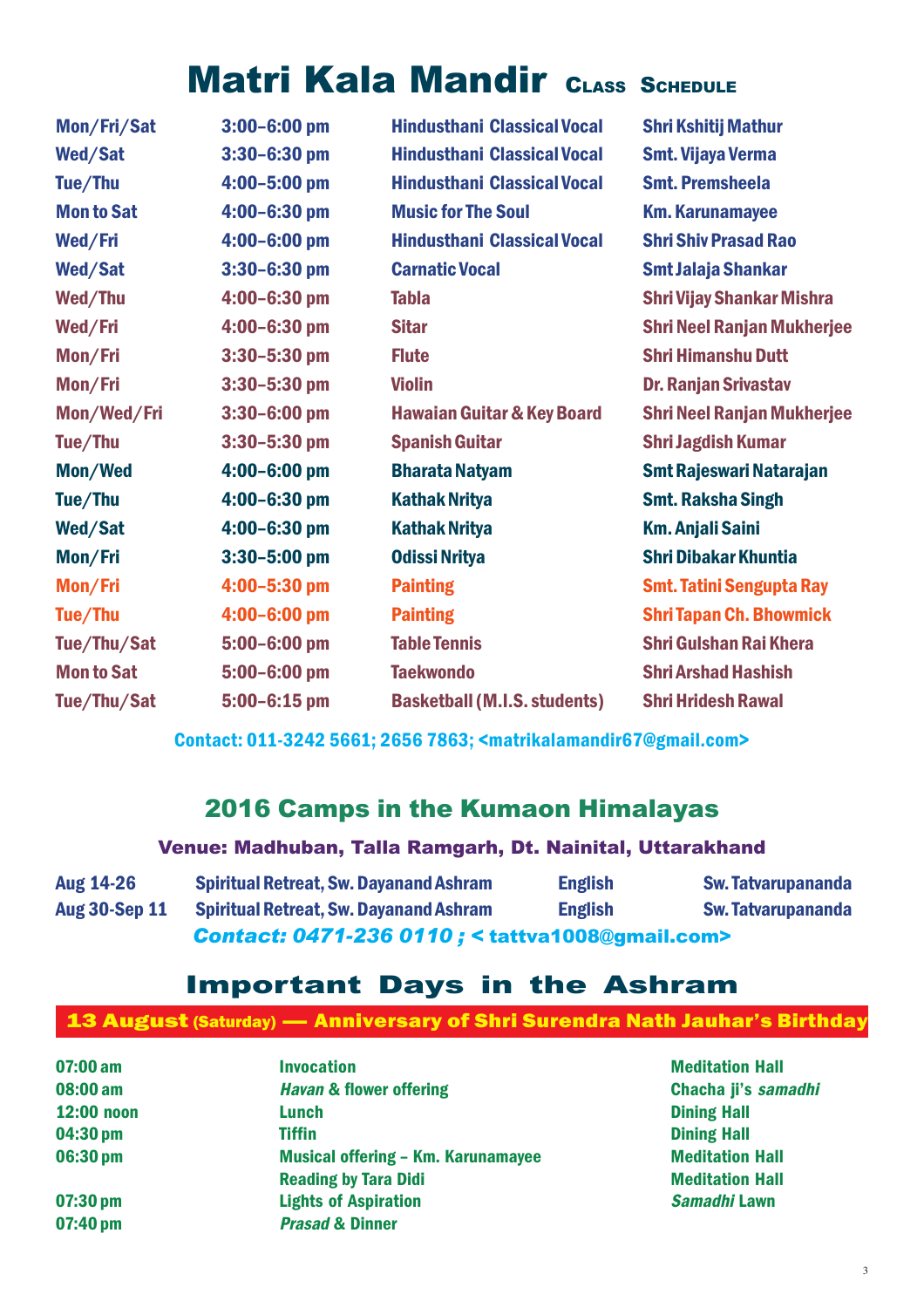## Important Days in the Ashram

#### 15 August (Monday) – Anniversary of Sri Aurobindo's Birthday – *Darshan* Day

"What that object, – that yoga [Supramental Yoga] – is you know in principle. It is the bringing down of a Consciousness, a Power, a Light, a Reality that



Darshan Day

is other than the consciousness which satisfies the ordinary man upon earth **:** a Consciousness, a Power and Light of Truth, a Divine Reality which is destined to raise the earthconsciousness and transform everything here.

That cannot take place unless there is a decision from Above. But, also, it cannot be unless the earth-consciousness itself is in some part of it, in some of those who dwell here upon these lower planes, ready to receive. Once this Consciousness, the Power descends it is there for all times and everyday for those who are willing and fit to receive it.

But we have attached a special importance to this day and it is justified if we live in the

light of the Truth it symbolises… It is we who can make it a decisive day in this sense, and it is we who can help to fulfil it…

And if you came to me in the morning, it should not be in fulfilment of a customary ceremony but with your souls and minds prepared to receive. If you listen to me now and if it is merely something that touches your mental interest and satisfies a mental interest I had rather remain silent. But if it touches somewhere the inner being, the soul, then only this day has a utility or a purpose."

– Excerpted from *Sri Aurobindo's 15-8-1926 speech* (Recorded by A.B. Purani)

| 05:30 am             | <b>Prabhat Pheri</b>                                           |                                        | SamadhiLawn                                |
|----------------------|----------------------------------------------------------------|----------------------------------------|--------------------------------------------|
| 07:00 am             | <b>Invocation</b>                                              |                                        | <b>Meditation Hall</b>                     |
| 10:00 am             | <b>Devotional Songs</b>                                        | <b>Km. Karunamayee</b>                 | <b>Meditation Hall</b>                     |
|                      | Talk on "The Secret of the Veda" by Dr. Makarand Paranjape     |                                        | <b>Meditation Hall</b>                     |
| $11:45$ am           | <b>Film: Life of Sri Aurobindo</b>                             |                                        | <b>Hall of Joy</b>                         |
| <b>12:00 noon</b>    | Lunch                                                          |                                        | <b>Dining Room</b>                         |
| 02:00 pm             | <b>Musical Offering</b>                                        | <b>Matri Kala Mandir students</b>      | <b>Meditation Hall</b>                     |
| 04:00 pm<br>05:15 pm | <b>Physical Demonstration by Ashram Youth</b><br><b>Tiffin</b> |                                        | <b>Hall of Grace</b><br><b>Dining Room</b> |
| 06:30 pm             | <b>March Past &amp; Lights of Aspiration</b>                   |                                        | Samadhi Lawn                               |
| 07:00 pm             | "Homage to Sri Aurobindo"                                      | <b>Km. Karunamayee &amp; Tara Didi</b> | <b>Meditation Hall</b>                     |
| 07:40 pm             | <b>Prasad</b>                                                  |                                        |                                            |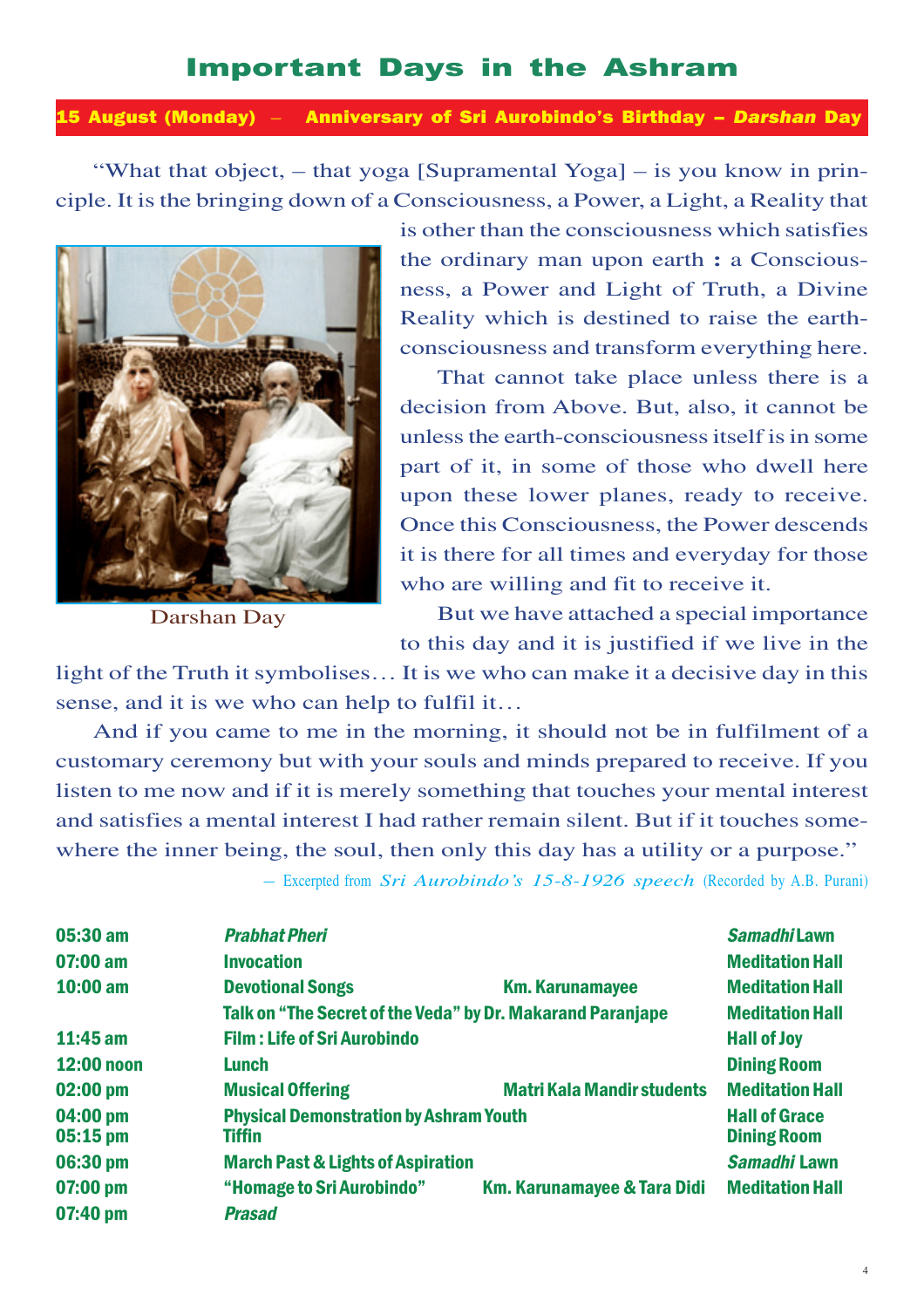# The Systems of Yoga (2)

*Rajayoga* takes a higher flight. It aims at the liberation and perfection not of the bodily, but of the mental being, the control of the emotional and sensational life, the mastery of the whole apparatus of thought and consciousness. It fixes its eyes on the *citta*, that stuff of mental consciousness in which all these activities arise, and it seeks, even as *Hathayoga* with its physical material, first to purify and to tranquillise. The normal state of man is a condition of trouble and disorder, a kingdom either at war with itself or badly governed; for the lord, the Purusha, is subjected to his ministers, the faculties, subjected even to his subjects, the instruments of sensation, emotion, action, enjoyment. *Swarajya*, selfrule, must be substituted for this subjection. First, therefore, the powers of order must be helped to overcome the powers of disorder. The preliminary movement of *Rajayoga* is a careful self-discipline by which good habits of mind are substituted for the lawless movements that indulge the lower nervous being. By the practice of truth, by renunciation of all forms of egoistic seeking, by abstention from injury to others, by purity, by constant meditation and inclination to the divine Purusha who is the true lord of the mental kingdom, a pure, glad, clear state of mind and heart is established.

This is the first step only. Afterwards, the ordinary activities of the mind and sense must be entirely quieted in order that the soul may be free to ascend to higher states of consciousness and acquire the foundation for a perfect freedom and self-mastery. But *Rajayoga* does not forget that the disabilities of the ordinary mind proceed largely from its subjection to the reactions of the nervous system and the body. It adopts therefore from the Hathayogic system its devices of *âsana* and *prânâyâma*, but reduces their multiple and elaborate forms in each case to one simplest and most directly effective process sufficient for its own immediate object. Thus it gets rid of the Hathayogic complexity and cumbrousness while it utilises the swift and powerful efficacy of its methods for the control of the body and the vital functions and for the awakening of that internal dynamism, full of a latent supernormal faculty, typified in Yogic terminology by the *kundalini*, the coiled and sleeping serpent of Energy within. This done, the system proceeds to the perfect quieting of the restless mind and its elevation to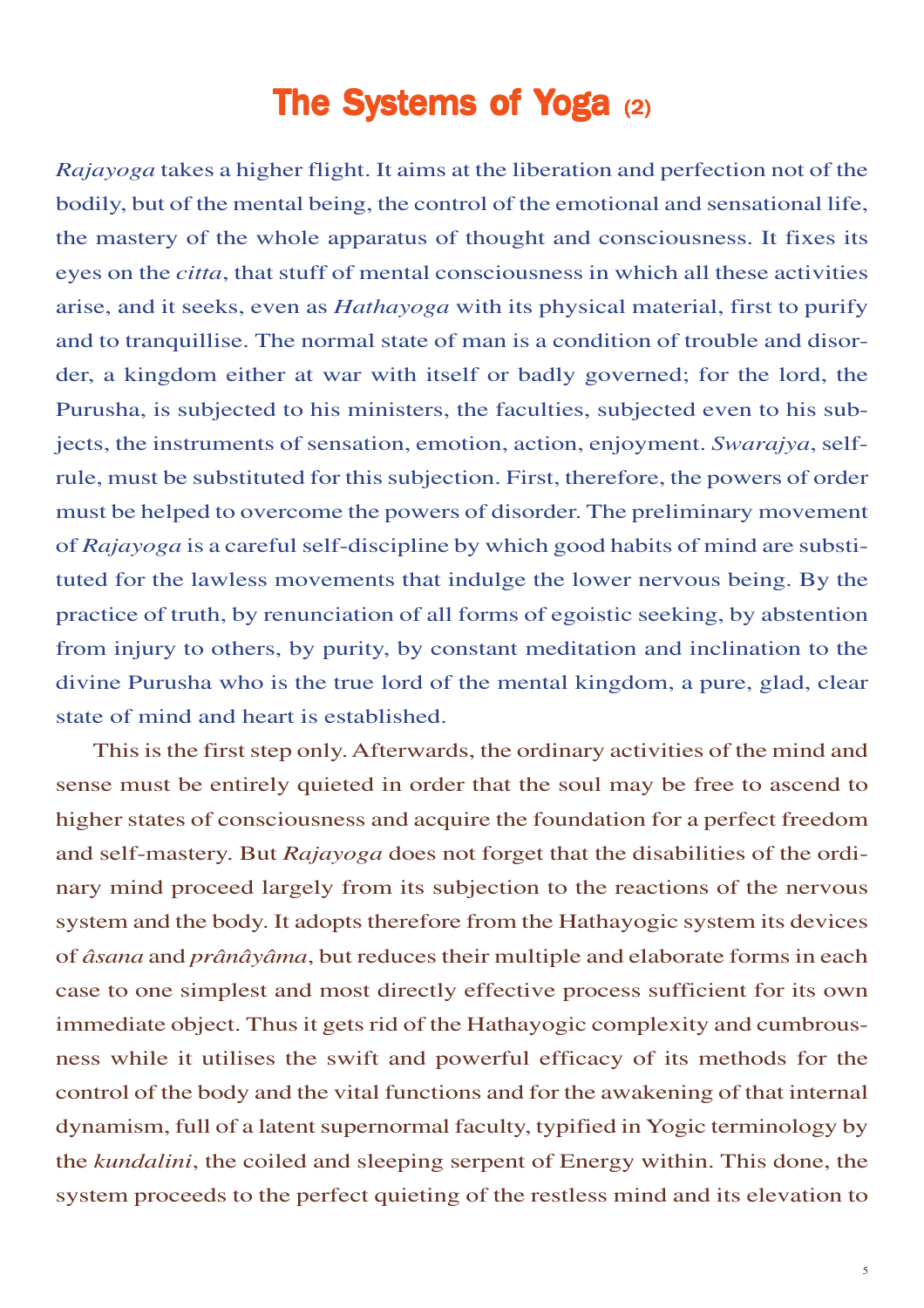a higher plane through concentration of mental force by the successive stages which lead to the utmost inner concentration or ingathered state of the consciousness which is called Samadhi.

By Samadhi, in which the mind acquires the capacity of withdrawing from its limited waking activities into freer and higher states of consciousness, *Rajayoga* serves a double purpose. It compasses a pure mental action liberated from the confusions of the outer consciousness and passes thence to the higher supra-mental planes on which the individual soul enters into its true spiritual existence. But also it acquires the capacity of that free and concentrated energising of consciousness on its object which our philosophy asserts as the primary cosmic energy and the method of divine action upon the world. By this capacity the *Yogin*, already possessed of the highest supracosmic knowledge and experience in the state of trance, is able in the waking state to acquire directly whatever knowledge and exercise whatever mastery may be useful or necessary to his activities in the objective world. For the ancient system of *Rajayoga* aimed not only at *Swarajya*, self-rule or subjective empire, the entire control by the subjective consciousness of all the states and activities proper to its own domain, but included *Samrajya* as well, outward empire, the control by the subjective consciousness of its outer activities and environment.

We perceive that as *Hathayoga*, dealing with the life and body, aims at the supernormal perfection of the physical life and its capacities and goes beyond it into the domain of the mental life, so *Rajayoga*, operating with the mind, aims at a supernormal perfection and enlargement of the capacities of the mental life and goes beyond it into the domain of the spiritual existence. But the weakness of the system lies in its excessive reliance on abnormal states of trance. This limitation leads first to a certain aloofness from the physical life which is our foundation and the sphere into which we have to bring our mental and spiritual gains. Especially is the spiritual life, in this system, too much associated with the state of Samadhi. Our object is to make the spiritual life and its experiences fully active and fully utilisable in the waking state and even in the normal use of the functions. But in *Rajayoga* it tends to withdraw into a subliminal plane at the back of our normal experiences instead of descending and possessing our whole existence.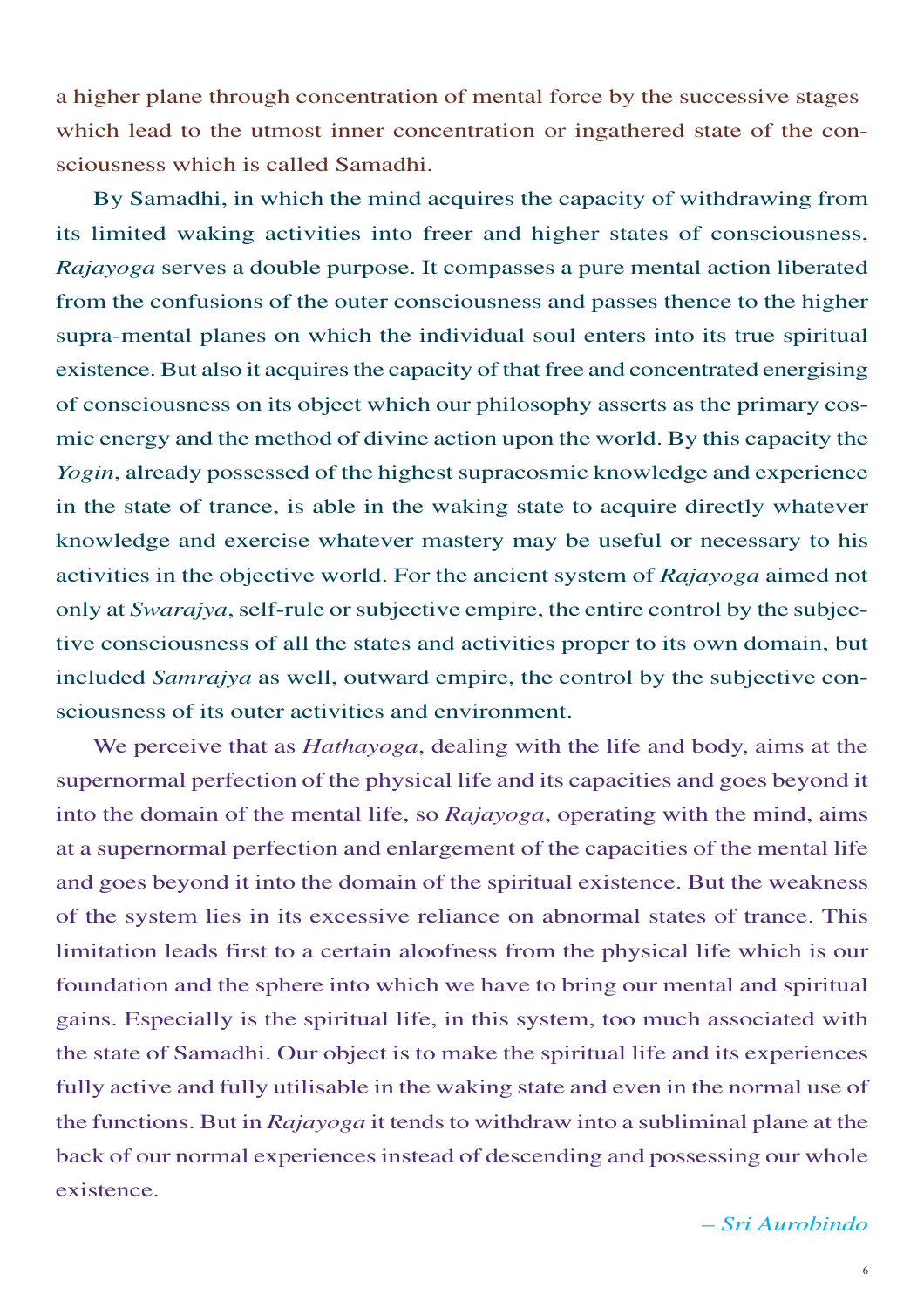## Activities during June 16, 2016 – July 15, 2016

**INTEGRAL EYE EXERCISE CAMP** : The 108th and 109th Integral Eye Exercise Camps were conducted at The Mother's Integral Health Centre from June 11-16, and June 18-23, 2016, respectively. As usual participants voiced their appreciation for the beneficial experience during the camps. More than one camper made suggestions about increasing the duration of the camp. Thus K.P. wrote: "The camp is fantabolous but the tenure should be at least 2 weeks or more"; and D.C. commented, "The eye exercises are really good. It really improves eyesight. The tenure should be increased." Other encouraging comments include: "This is wonderful program .I am feeling blessed to be here and get the benefits of the program. I was so worried for my 4 and ½ year old son who has got weak eye sight but now I have full hope to throw away his spectacles" (M.G.); "An eye" opener in all senses, the camp has been extremely helpful and educative. We had attended last year also, and my daughter's weak eyesight has stabilised well since then, even to the surprise of her ophthalmologist. Truly a panacea; hope more and more people can know and benefit from it" (Major R.A.); "Yoga classes are an asset to this program and has brought good positive changes in us. We really .. would love to be part of next camplated a month" (A.): "I have done this camp earlier also. Practicing at home on & off. Just to refresh my memory, I continue coming here… Pranayam has been added which is a welcome addition" (U.).

An innovative feature *Ayurveda & Yoga* was added to the June 18-23 camp by Ayurveda practitioners Dr. Surinder Katoch and intern Dr. Mukta Katoch.

Lectures on the role of Ayurveda in prevention and treatment of eye disorders were delivered. Role of *panchakarma* in prevention, promotion and treatment was also discussed. Participants were given whole body massage,





head and foot massage, and

*shirodhara*. *Akshi tarpan* procedure, excellent in eye problems, was also discussed. Daily Yoga class was conducted with focus on points pertaining to improving vision.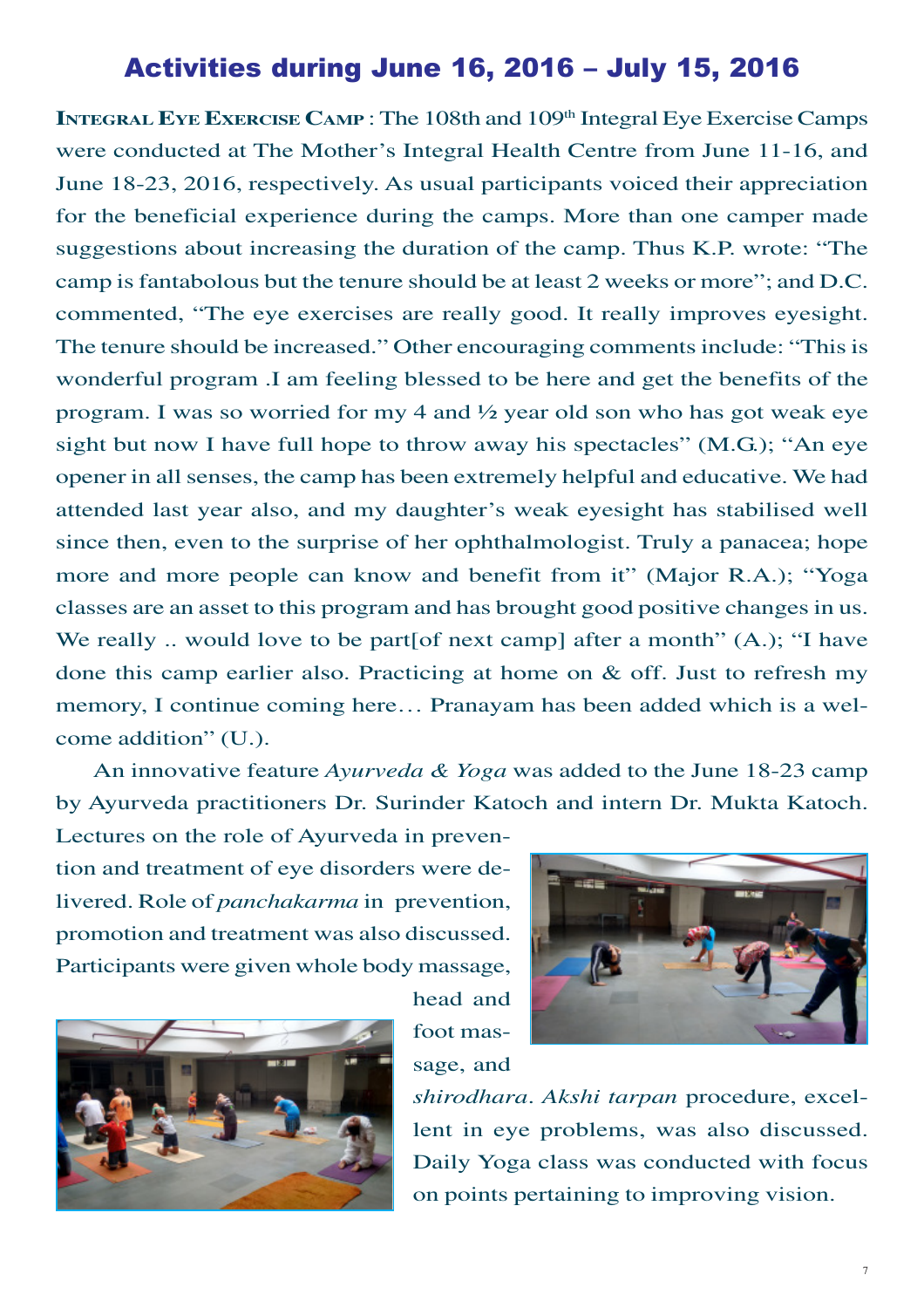YOGA CAMP AT MADHUBAN : Twenty four individuals from Bharatiya Vidya



Bhavan participated in a 'Yoga in Daily Life' camp at Madhuban, Ramgarh, from June 13- 17, 2016. In the camp, besides the physical practices of yoga and meditation, the participants heard talks on topics such as yoga, process of meditation, spiritual worldview, purpose of life, stress management, and nutrition. Other activities included treks in the invigorating mountain terrain, and sessions of sing-

ing devotional songs. Some comments at the end of the camp were: "helped me understand more about myself", "shall be leaving this place as a changed man", "could sense the energy received from the calm and beautiful environment", and "a major milestone in the journey of the soul".



JUNE 21 – YOGA DAY IN THE ASHRAM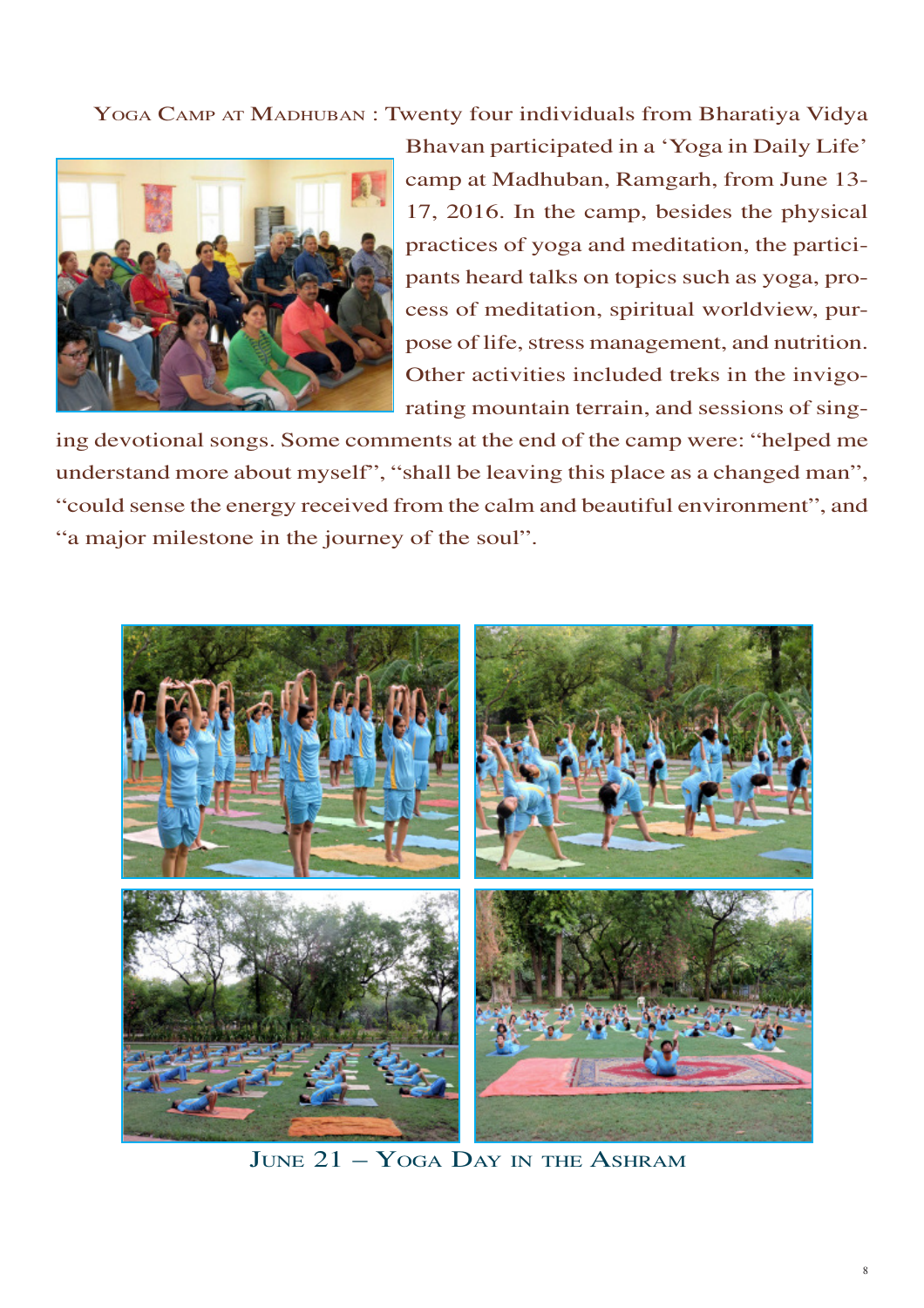

80TH BIRTHDAY OF TARA DIDI : This year Tara Didi's birthday, July 5, was truly special because it was the eightieth, although some thought that it was the eighteenth! The celebrations started at 8 am with devotional music and meditation, and Tara Didi's reading of the Mother's words. The passage she read was



about the contrast between the ordinary life which revolves around mundane

matters such as food, and spiritual life, which is organized around the psychic being.

In the afternoon, there was a slide show of some old pictures which brought nostalgia to some, and "Wow, is that she?" from some. There was also chanting, singing, and finally the cake was cut amidst hearty applause.





FOUNDATION DAY OF MIRAMBIKA : The birthday of Mirambika Free Progress School was celebrated under the Banyan tree with children from all the groups expressing their aspiration in their own way. Following that, there was an exhibition of art and craft objects made by the children, and fun games.

DEVOTIONAL SONGS OFFERING : Devika Khanduja, a student who passed her Class XII this year from The Mother's International School, made an offering of devotional songs in the Meditation Hall on 15 July 2016. She used only her own voice, an instrument designed perfectly by the Divine, with no admixture of any man-made instruments.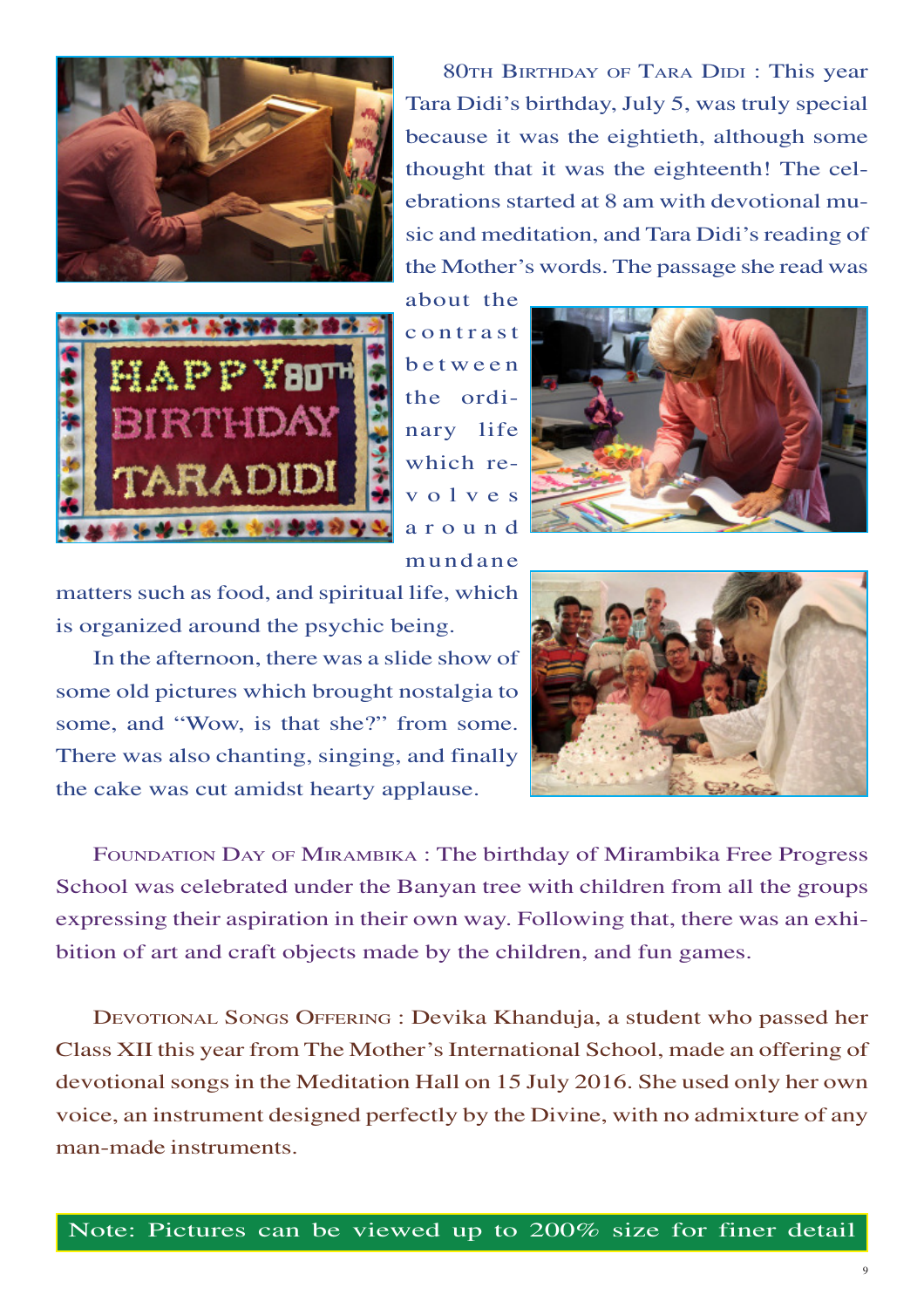## THE IDEAL OF HUMAN UNITY CHAPTER XXXII INTERNATIONALISM

The idea of humanity as a single race of beings with a common life and a common general interest is among the most characteristic and significant products of modern thought. It is an outcome of the European mind which proceeds characteristically from life-experience to the idea and, without going deeper, returns from the idea upon life in an attempt to change its outward forms and institutions, its order and system. In the European mentality it has taken the shape known currently as internationalism. Internationalism is the attempt of the human mind and life to grow out of the national idea and form and even in a way to destroy it in the interest of the larger synthesis of mankind. An idea proceeding on these lines needs always to attach itself to some actual force or developing power in the life of the times before it can exercise a practical effect. But usually it suffers by contact with the interests and prepossessions of its grosser ally some lesser or greater diminution of itself or even a distortion, and in that form, no longer pure and absolute, enters on the first stage of practice.

The idea of internationalism was born of the thought of the eighteenth century and it took some kind of voice in the first idealistic stages of the French Revolution. But at that time, it was rather a vague intellectual sentiment than a clear idea seeing its way to practice; it found no strong force in life to help it to take visible body. What came out of the French Revolution and the struggle that grew around it, was a complete and self-conscious nationalism and not internationalism. During the nineteenth century we see the larger idea growing again in the minds of thinkers, sometimes in a modified form, sometimes in its own pure idealism, till allying itself with the growing forces of socialism and anarchism it took a clear body and a recognisable vital force. In its absolute form, it became the internationalism of the intellectuals, intolerant of nationalism as a narrow spirit of the past, contemptuous of patriotism as an irrational prejudice, a maleficent corporate egoism characteristic of narrow intellects and creative of arrogance, prejudice, hatred, oppression, division and strife between nation and nation, a gross survival of the past which the growth of reason was destined to destroy. It is founded on a view of things which looks at man in his manhood only and casts away all those physical and social accidents of birth, rank, class, colour, creed, nationality, which have been erected into so many walls and screens behind which man has hidden himself from his fellow-man; he has turned them into sympathy-proof shelters and trenches from which he wages against him a war of defence and aggression, war of nations, war of continents, war of classes, war of colour with colour, creed with creed, culture with culture. All this barbarism the idea of the intellectual internationalist seeks to abolish by putting man face to face with man on the basis of their common human sympathy, aims, highest interests of the future. It is entirely futurist in its view; it turns away from the confused and darkened good of the past to the purer good of the future when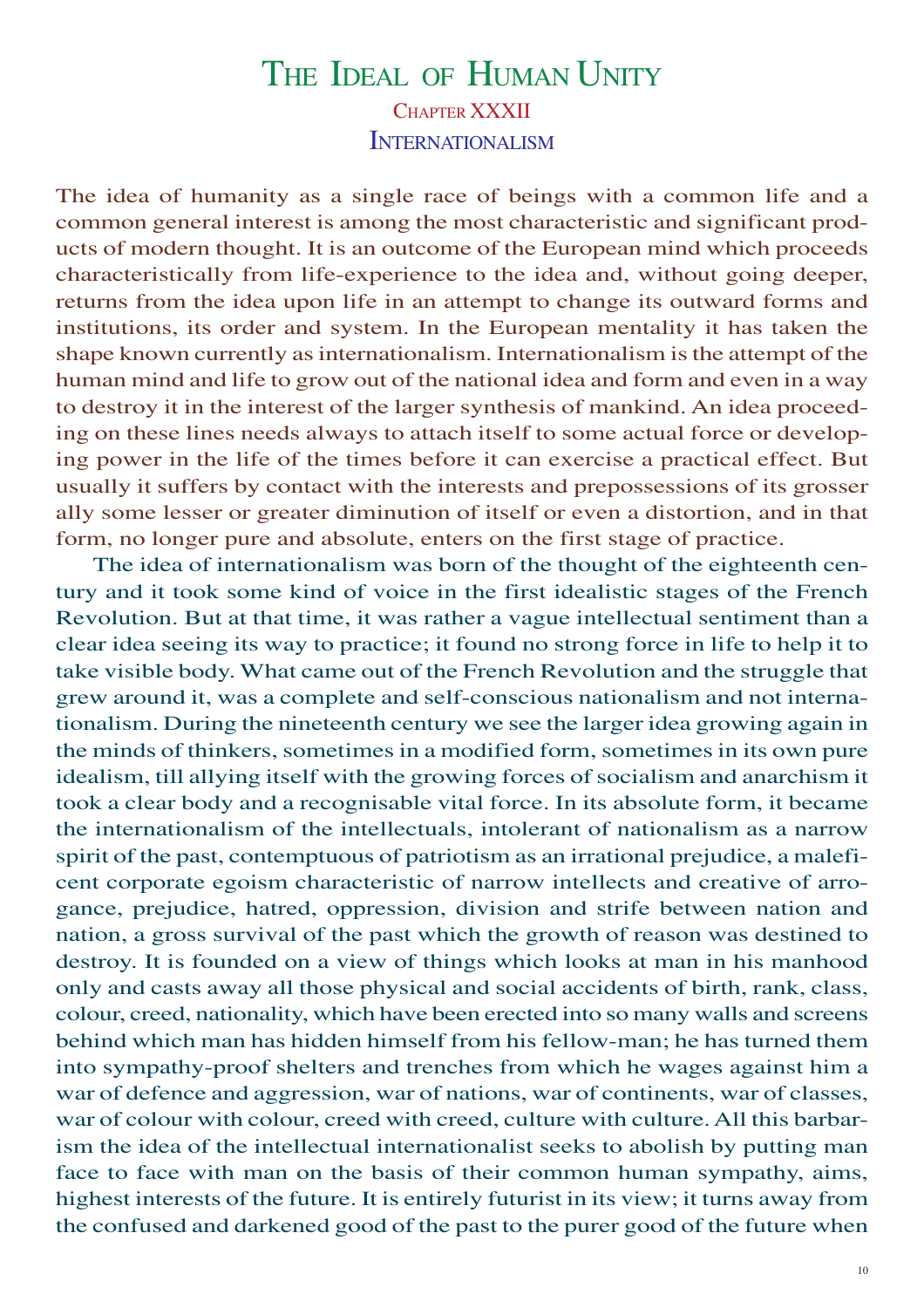man, at last beginning to become a truly intelligent and ethical being, will shake away from him all these sources of prejudice and passion and evil. Humanity will become one in idea and feeling, and life be consciously what it now is in spite of itself, one in its status on earth and its destiny.

The height and nobility of the idea is not to be questioned and certainly a mankind which set its life upon this basis would make a better, purer, more peaceful and enlightened race than anything we can hope to have at present. But as the human being is now made, the pure idea, though always a great power, is also afflicted by a great weakness. It has an eventual capacity, once born, of taking hold of the rest of the human being and forcing him in the end to acknowledge its truth and make some kind of attempt to embody it; that is its strength. But also because man at present lives more in the outward than in the inward, is governed principally by his vital existence, sensations, feelings and customary mentality rather than by his higher thought-mind and feels himself in these to be really alive, really to exist and be, while the world of ideas is to him something remote and abstract and, however powerful and interesting in its way, not a living thing, the pure idea seems, until it is embodied in life, something not quite real; in that abstractness and remoteness lies its weakness.

The sense of this abstractness imposes on the idea an undue haste to get itself recognised by life and embodied in a form. If it could have confidence in its strength and be content to grow, to insist, to impress itself till it got well into the spirit of man, it might conceivably become a real part of his soul life, a permanent power in his psychology and might succeed in remoulding his whole life in its image. But it has inevitably a desire to get as soon as possible admitted into a form of the life, for until then it does not feel itself strong and cannot quite be sure that it has vindicated its truth. It hurries into action before it has real knowledge of itself and thereby prepares its own disappointment, even when it seems to triumph and fulfil its object. For in order to succeed, it allies itself with powers and movements which are impelled by another aim than its own, but are glad enough to get its aid so that they may strengthen their own case and claim. Thus when it realises itself at last, it does it in a mixed, impure and ineffective form. Life accepts it as a partial habit, but not completely, not quite sincerely. That has been the history of every idea in succession and one reason at least why there is almost always something unreal, inconclusive and tormented about human progress.

There are many conditions and tendencies in human life at present which are favourable to the progress of the internationalist idea. The strongest of these favourable forces is the constant drawing closer of the knots of international life, the multiplication of points of contact and threads of communication and an increasing community in thought, in science and in knowledge. Science especially has been a great force in this direction; for science is a thing common to all men in its conclusions, open to all in its methods, available to all in its results: it is international in its very nature; there can be no such thing as a national science, but only the nations' contributions to the work and growth of science which are the indivisible inheritance of all humanity. Therefore it is easier for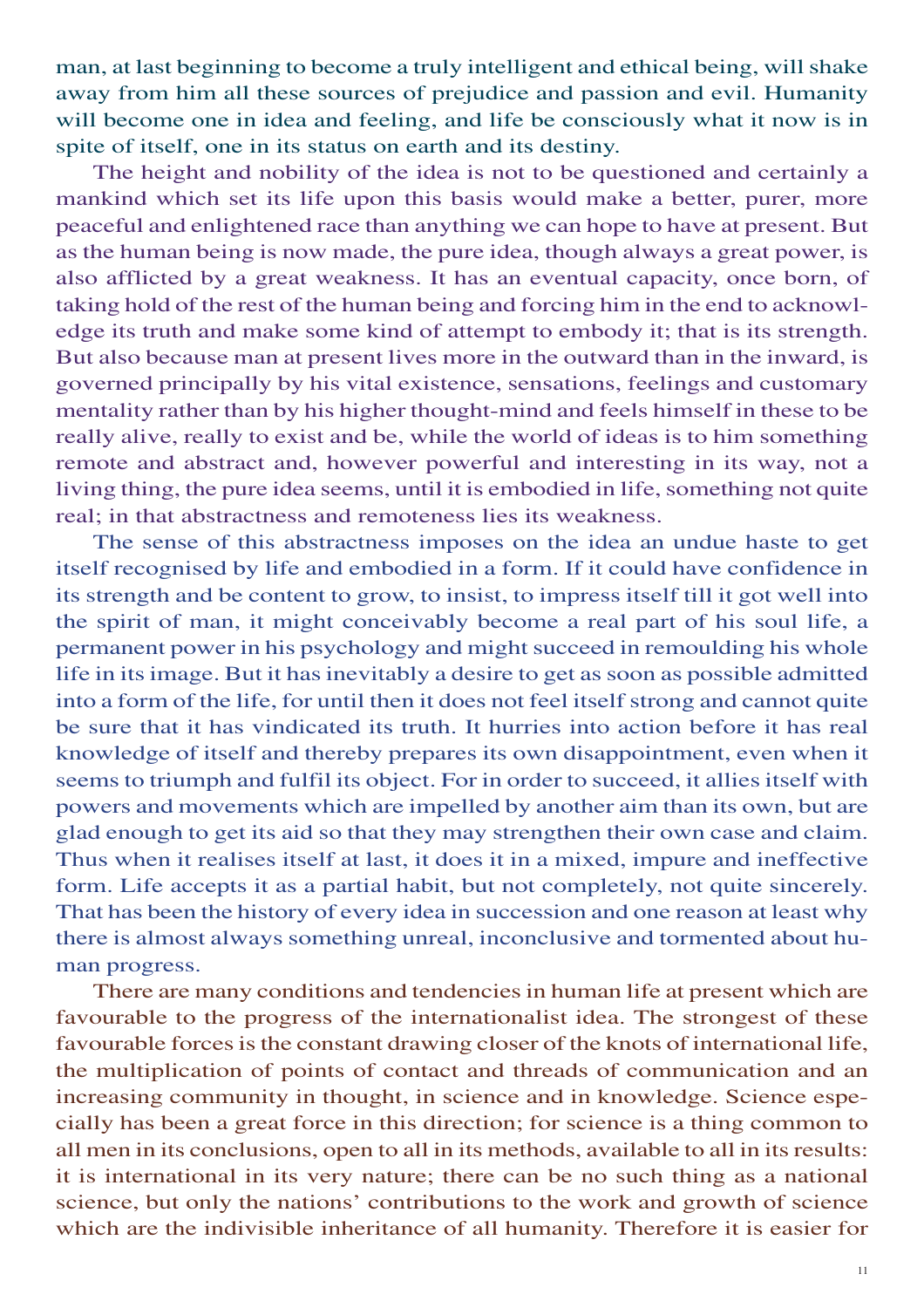men of science or those strongly influenced by science to grow into the international spirit and all the world is now beginning to feel the scientific influence and to live in it. Science also has created that closer contact of every part of the world with every other part, out of which some sort of international mind is growing. Even cosmopolitan habits of life are now not uncommon and there are a fair number of persons who are as much or more citizens of the world as citizens of their own nation. The growth of knowledge is interesting the peoples in each other's art, culture, religion, ideas and is breaking down at many points the prejudice, arrogance and exclusiveness of the old nationalistic sentiment. Religion, which ought to have led the way, but owing to its greater dependence on its external parts and its infrarational rather than its spiritual impulses has been as much, or even more, a sower of discord as a teacher of unity,—religion is beginning to realise, a little dimly and ineffectively as yet, that spirituality is after all its own chief business and true aim and that it is also the common element and the common bond of all religions. As these influences grow and come more and more consciously to cooperate with each other, it might be hoped that the necessary psychological modification will quietly, gradually, but still irresistibly and at last with an increasing force of rapidity take place which can prepare a real and fundamental change in the life of humanity.

But this is at present a slow process, and meanwhile the internationalist idea, eager for effectuation, allied and almost identified itself with two increasingly powerful movements which have both assumed an international character, Socialism and Anarchism. Indeed, it is this alliance that most commonly went by the name of internationalism. But this socialistic and anarchistic internationalism was recently put to the test, the fiery test of the European war, and thus tried, it was found sadly wanting. In every country, the Socialist party shed its internationalist promise with the greatest ease and lightness, German socialism, the protagonist of the idea, massively leading the way in this formidable abjuration. It is true that a small minority in each country either remained heroically faithful to its principles or soon returned to them, and as the general weariness of the great international massacre grew, even the majority showed a sensible turn in the same direction; but this was rather the fruit of circumstance than of principle. Russian socialism, it may be said, has, at least in its extremer form, shown a stronger root of internationalistic feeling. But what it has actually attempted to accomplish is a development of Labour rule on the basis of a purified nationalism, non-aggressive except for revolutionary purposes and self-contained, and not on the larger international idea. In any case, the actual results of the Russian attempt show only up to the present a failure of the idea to acquire the vital strength and efficiency which would justify it to life; it is possible to use them much more as a telling argument against internationalism than as a justification of its truth or at least of its applicability in the present stage of human progress.

But what is the cause of this almost total bankruptcy of the international ideal under the strong test of life? Partly it may be because the triumph of socialism is not necessarily bound up with the progress of internationalism. Socialism is really an attempt to complete the growth of the national community by making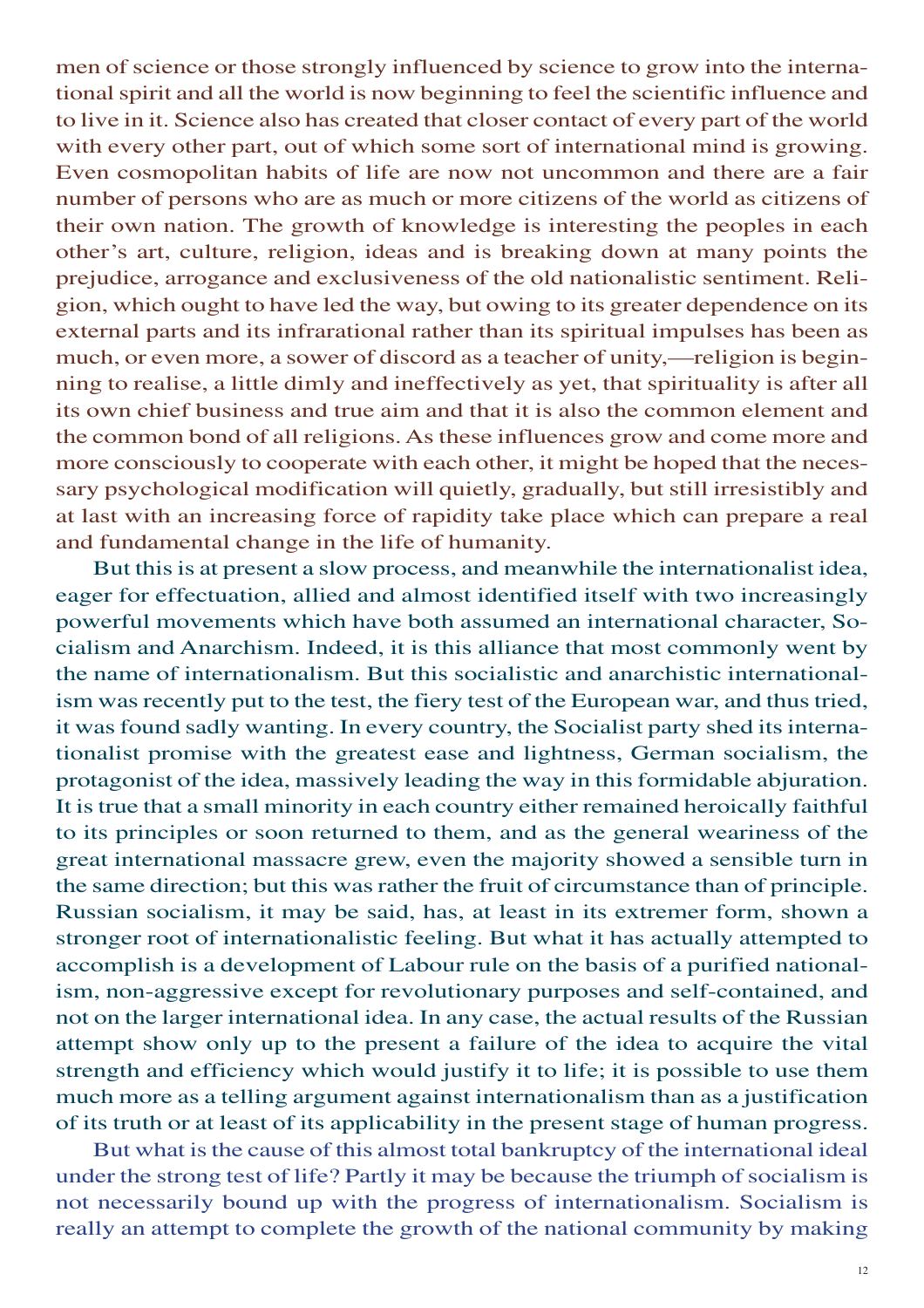the individual do what he has never yet done, live for the community more than for himself. It is an outgrowth of the national, not of the international idea. No doubt, when the society of the nation has been perfected, the society of nations can and even must be formed; but this is a later possible or eventual result of Socialism, not its primary vital necessity. In the crises of life it is the primary vital necessity which tells, while the other and remoter element betrays itself to be a mere idea not yet ready for accomplishment; it can only become powerful when it also becomes either a vital or a psychological necessity. The real truth, the real cause of the failure is that internationalism is as yet, except with some exceptional men, merely an idea; it is not yet a thing near to our vital feelings or otherwise a part of our psychology. The normal socialist or syndicalist cannot escape from the general human feeling and in the test he too turns out, even though he were a professed *sans-patrie* in ordinary times, in his inner heart and being a nationalist. As a vital fact, moreover, these movements have been a revolt of Labour aided by a number of intellectuals against the established state of things, and they have only allied themselves with internationalism because that too is an intellectual revolt and because its idea helps them in the battle. If Labour comes to power, will it keep or shed its internationalistic tendencies? The experience of countries in which it is or has been at the head of affairs does not give an encouraging answer, and it may at least be said that, unless at that time the psychological change in humanity has gone much farther than it has now, Labour in power is likely to shed more of the internationalist feeling than it will succeed in keeping and to act very much from the old human motives.

No doubt, the European war itself was an explosion of all that was dangerous and evil in successful nationalism, and the resulting conflagration may well turn out to have been a purificatory process that has burned up many things that needed to die. It has already strengthened the international idea and forced it on governments and peoples. But we cannot rely too greatly on ideas and resolutions formed in a moment of abnormal crisis under the violent stress of exceptional circumstances. Some effect there may be in the end, some first recognition of juster principles in international dealings, some attempt at a better, more rational or at least a more convenient international order. But until the idea of humanity has grown not only upon the intelligence but in the sentiments, feelings, natural sympathies and mental habits of man, the progress made is likely to be more in external adjustments than in the vital matters, more in a use of the ideal for mixed and egoistic purposes than at once or soon in a large and sincere realisation of the ideal. Until man in his heart is ready, a profound change of the world conditions cannot come; or it can only be brought about by force, physical force or else force of circumstances, and that leaves all the real work to be done. A frame may have then been made, but the soul will have still to grow into that mechanical body.

– *Sri Aurobindo*